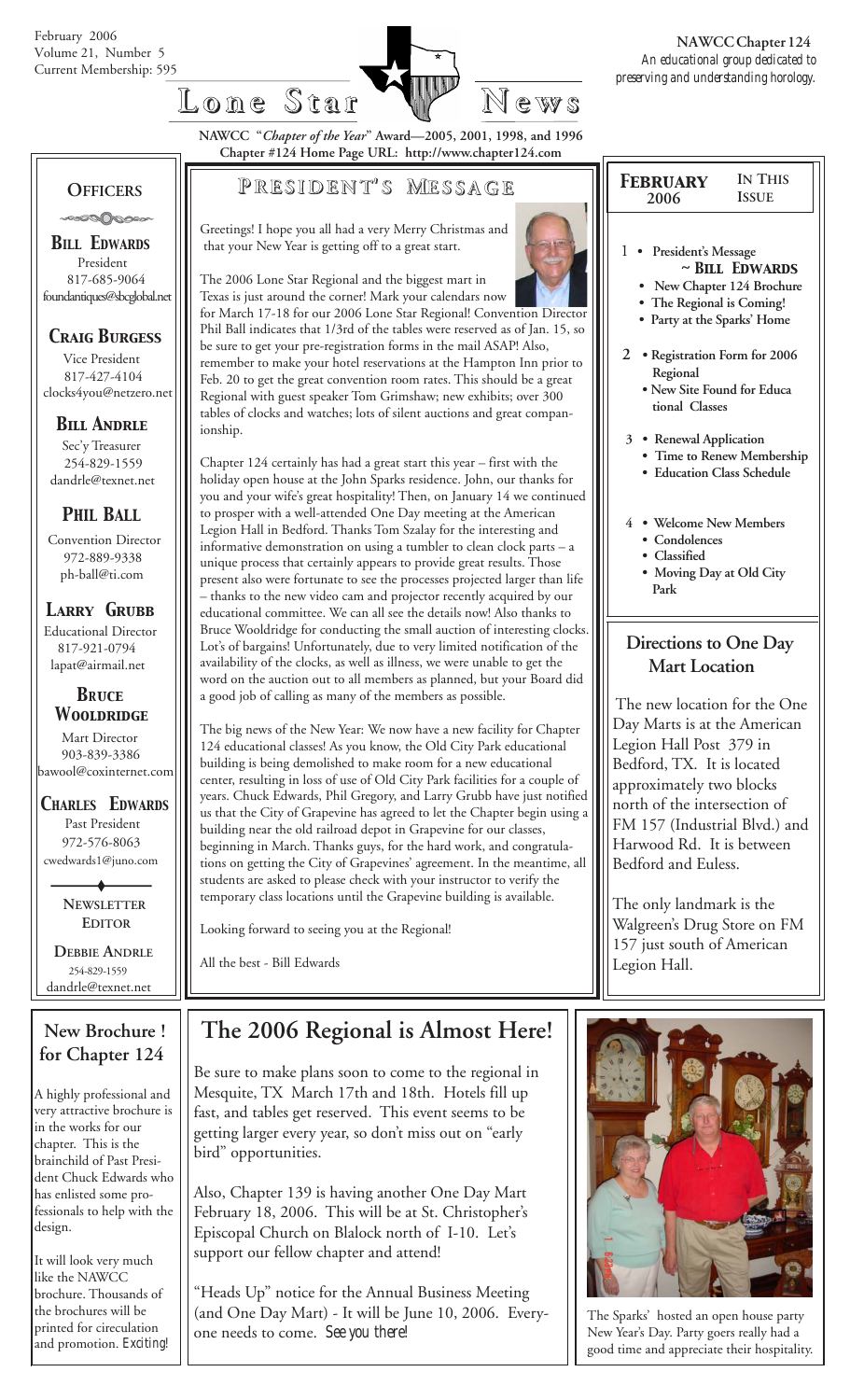

## **New Site for Educational Classes in Grapevine, TX**

The Board and Educational Instructors are very excited about a new site that has been found in which to have educational classes. Pam Kinkema, the Visitor Services Supervisor for the Grapevine Convention Center and Visitors' Bureau, has been instrumental in graciously welcoming Chapter 124 in using their facilities at the "Founders Building" at 701 South Main Street until another building called the "Station Master's House" is renovated. These buildings are located in the Historic District of Grapevine next to the Museum.

The City of Grapevine is building a community of artisans from many of the old trades in the area in which we will be working. Their blacksmith shop is open 20 hours a week which is probably a good model for us to use in opening a clock museum in the future. Plans are to have a railroad clock and watch museum on the ground floor while having classes on the second floor equipped with an elevator. Chapter 124 also plans to hang a clock in their railroad depot museum for interest. Past President Chuck Edwards and Educational Director Larry Grubb have been instrumental in getting this started and deserve our heartfelt thanks for their hard work.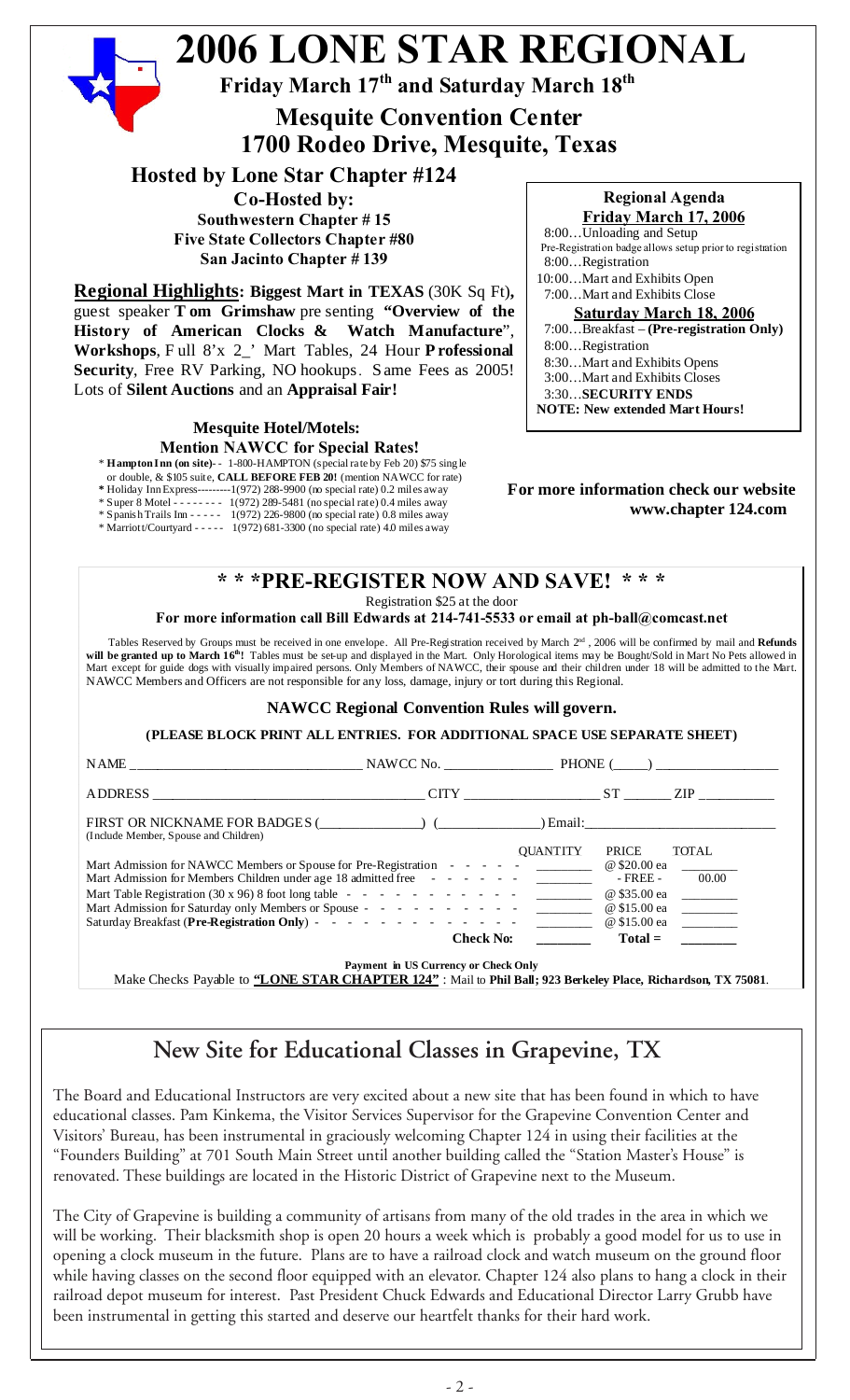|                                                                                 | APPLICATION/RENEWAL for LONE STAR CHAPTER 124, NAWCC                                                                                                                                                                                                                                                                                                                                                                                                                                                                                                                                                                                                                                        |             |                                                                                                                                                                                                                                               |                                           |
|---------------------------------------------------------------------------------|---------------------------------------------------------------------------------------------------------------------------------------------------------------------------------------------------------------------------------------------------------------------------------------------------------------------------------------------------------------------------------------------------------------------------------------------------------------------------------------------------------------------------------------------------------------------------------------------------------------------------------------------------------------------------------------------|-------------|-----------------------------------------------------------------------------------------------------------------------------------------------------------------------------------------------------------------------------------------------|-------------------------------------------|
|                                                                                 | An educational group dedicated to preserving and understanding horology.<br>Complete & send with applicable check made payable to LONE STAR CHAPTER #124<br>to GENE MEYSENBURG GM1000@PRODIGY.NET, 11028 Creekmere, Dallas TX 75218 □ Renew my membership                                                                                                                                                                                                                                                                                                                                                                                                                                   |             | New #124 Member                                                                                                                                                                                                                               | Dues are \$10 per year.<br>yrs $@$ \$10 = |
|                                                                                 |                                                                                                                                                                                                                                                                                                                                                                                                                                                                                                                                                                                                                                                                                             |             | Check appropriate box:                                                                                                                                                                                                                        | Join/renew for 1 - 5 years                |
| Please PRINT:                                                                   |                                                                                                                                                                                                                                                                                                                                                                                                                                                                                                                                                                                                                                                                                             |             | To join Chapter #124, you must be an NAWCC member, or have applied for NAWCC<br>membership. Have you applied for National membership, but haven't gotten a member-<br>ship number? Check here __, [Date of your application/check to National |                                           |
|                                                                                 | Mr__ Mrs__ Miss__ Ms__ (Please check appropriate blank.)                                                                                                                                                                                                                                                                                                                                                                                                                                                                                                                                                                                                                                    |             |                                                                                                                                                                                                                                               |                                           |
|                                                                                 | $\label{eq:NAME} \text{NAME}\xspace = \text{NAME} \xspace$                                                                                                                                                                                                                                                                                                                                                                                                                                                                                                                                                                                                                                  |             |                                                                                                                                                                                                                                               |                                           |
|                                                                                 | STREET PHONE PHONE                                                                                                                                                                                                                                                                                                                                                                                                                                                                                                                                                                                                                                                                          |             |                                                                                                                                                                                                                                               |                                           |
|                                                                                 | $CITY$ $ZIP$ $ZIP$                                                                                                                                                                                                                                                                                                                                                                                                                                                                                                                                                                                                                                                                          |             |                                                                                                                                                                                                                                               |                                           |
| E-Mail:                                                                         |                                                                                                                                                                                                                                                                                                                                                                                                                                                                                                                                                                                                                                                                                             |             |                                                                                                                                                                                                                                               |                                           |
|                                                                                 |                                                                                                                                                                                                                                                                                                                                                                                                                                                                                                                                                                                                                                                                                             |             |                                                                                                                                                                                                                                               |                                           |
| Who recommended you?                                                            |                                                                                                                                                                                                                                                                                                                                                                                                                                                                                                                                                                                                                                                                                             |             |                                                                                                                                                                                                                                               | 02/06                                     |
| $\ast$<br>$\ast$<br>$\ast$<br>membership fee is \$10 per year for 1 to 5 years. | IT"S MEMBERSHIP RENEWAL TIME !!!!<br>The Chapter Membership Year is the same as the Calendar Year. Since we are approaching the end of 2005, it is time to check the status of your<br>membership. To do that, check the top line on the mailing label on the opposite side of this page. If it says "Exp 12/2005" then your<br>membership expires at the end of this month, and you need to renew. If it says anything else, your membership is current for 2006. The                                                                                                                                                                                                                      |             |                                                                                                                                                                                                                                               | $\ast$<br>$\ast$                          |
| gm1000@prodigy.net.                                                             | database regarding you. Even if you do not have to renew your membership, we would like you to verify the information on that label. If<br>everything is correct, and your membership is current for 2006, you need do nothing. If anything on the label is incorrect, we would appreciate<br>it if you would make the necessary changes and return the corrected renewal form to the membership renewal chairman.<br>An envelope is enclosed with the Newsletter for your convenience. Again this year, Gene Meysenburg is handling our membership renewals.<br>If you have any questions about the renewals, or about your membership, you may call Gene at 214-328-1984, or email him at |             |                                                                                                                                                                                                                                               |                                           |
|                                                                                 | Your prompt cooperation in this renewal process helps save the Chapter postage and mailing expenses. Please do it now!.                                                                                                                                                                                                                                                                                                                                                                                                                                                                                                                                                                     |             |                                                                                                                                                                                                                                               |                                           |
|                                                                                 | <b>UPCOMING EDUCATION CLASSES</b>                                                                                                                                                                                                                                                                                                                                                                                                                                                                                                                                                                                                                                                           |             |                                                                                                                                                                                                                                               |                                           |
|                                                                                 | Check Chapter 124 Website @ www. chapter124.com for Any Changes or Updates                                                                                                                                                                                                                                                                                                                                                                                                                                                                                                                                                                                                                  |             |                                                                                                                                                                                                                                               |                                           |
| <b>CLASS</b>                                                                    | <b>DATE</b>                                                                                                                                                                                                                                                                                                                                                                                                                                                                                                                                                                                                                                                                                 | <b>COST</b> | <b>INSTRUCTOR</b>                                                                                                                                                                                                                             |                                           |
| <b>Floating Balance</b><br>Clock Repair                                         | Feb. 25, 2006<br>9 AM to 5 PM                                                                                                                                                                                                                                                                                                                                                                                                                                                                                                                                                                                                                                                               | \$25.00     | Pat Swofford<br>972-253-6157                                                                                                                                                                                                                  |                                           |
|                                                                                 | The location for the Floating Balance Clock Repair class ONLY will be at 1225 N. Inustrial Blvd., Dallas, TX. The<br>class will be held in Bill Edwards' "Found Antiques" Antique Mall in the Tea Room. It is 3 blocks South of Indus-<br>trial and Oaklawn. For more information and directions, call 817/980-7105.                                                                                                                                                                                                                                                                                                                                                                        |             |                                                                                                                                                                                                                                               |                                           |
|                                                                                 | Location for ALL OTHER CLASSES, starting in March, will be held at the Founder's Building, 701 S. Main,<br>Grapevine, TX. So check with instructors before attending.                                                                                                                                                                                                                                                                                                                                                                                                                                                                                                                       |             |                                                                                                                                                                                                                                               |                                           |
| Wooden Gear<br>Clock Repair                                                     | Mar. 4-5, 2006<br>9 AM to 5 PM                                                                                                                                                                                                                                                                                                                                                                                                                                                                                                                                                                                                                                                              | \$50.00     | Phil Gregory<br>972-717-4021                                                                                                                                                                                                                  |                                           |
| <b>Spring Barrel</b><br>Clock Repair 200                                        | April 8, 9, 15, 2006<br>9 AM to 5 PM                                                                                                                                                                                                                                                                                                                                                                                                                                                                                                                                                                                                                                                        | \$75.00     | Phil Ball<br>972-889-9338                                                                                                                                                                                                                     |                                           |
| Pocket Watch<br>Workshop                                                        | April 29-30, 2006<br>9 AM to 5 PM                                                                                                                                                                                                                                                                                                                                                                                                                                                                                                                                                                                                                                                           | \$50.00     | <b>Bill Andrle</b><br>254-715-3820                                                                                                                                                                                                            |                                           |
| Jeweler's Lathe I                                                               | May 6, 2006<br>9 AM to 5 PM                                                                                                                                                                                                                                                                                                                                                                                                                                                                                                                                                                                                                                                                 | \$25.00     | <b>Russ Aikins</b><br>972-422-7813                                                                                                                                                                                                            |                                           |
| Micro Lathe I                                                                   | May 27, 2006<br>9 AM to 5 PM                                                                                                                                                                                                                                                                                                                                                                                                                                                                                                                                                                                                                                                                | \$25.00     | Russ Aikins<br>972-422-7813                                                                                                                                                                                                                   |                                           |

**Wooden Gear** June 3-4, 2006 \$50.00 Phil Gregory **Clock Repair** 9 AM to 5 PM 972-717-4021